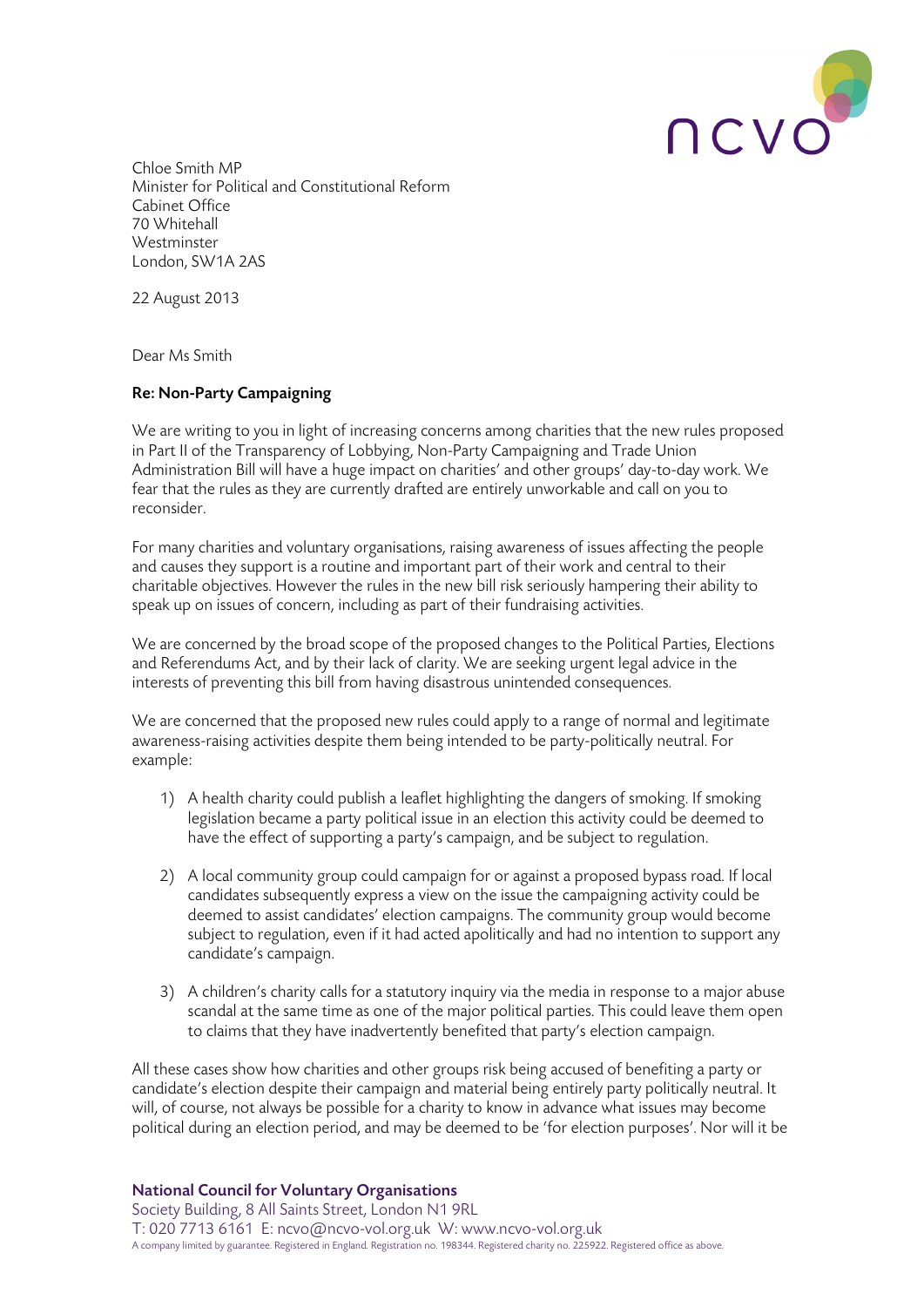possible for them to predict when their activity may be deemed to have the effect of supporting a particular party or candidate.

The new rules encompass such a broad range of activities (including staff time, media appearances, leaflets and posts on social media and websites) that even small organisations may easily meet the maximum spending thresholds - for example only £9,000 per constituency or £35,000 in all of Scotland - and we would be prevented from undertaking further activity in an election year. Many organisations could find themselves unable to operate, in whole or part, for prolonged periods. In addition, the rules regarding coalitions (which require each organisation to account for the expenditure of all thereby imposing double counting), combined with the new lower thresholds, mean that charities will be discouraged from working together for fear of breaching the allowed spending limits.

Furthermore, there is an assumption that the election period is certain and definite. While we now have fixed term parliaments, previous experience shows that the precise date of an election is, more often than not, an unforeseeable event, making it even more difficult for organisations to understand how and when the rules would apply. This adds a further concern for organisations, and increases the administrative burdens related to ensuring compliance. The regulatory burden imposed by this legislation would be crushing for a small organisation, yet it would not even be able accurately to predict when, or whether, it would be subject to the reporting rules.

It is deeply worrying that large numbers of organisations would be unable to know with any degree of certainty whether they were acting within the law, leaving them open to the risk of prosecution.

The complexity of the legislation, the lack of clarity in drafting, the amount of discretion given to the Electoral Commission in determining how the rules apply, and the remarkably burdensome reporting requirements, at a time when the government has given a commitment to reducing regulation, will collectively have the result of muting charities and groups of all sorts and sizes on the issues that matter most to them and the people they support.

The government's desire to legislate in order to promote transparency in this area in one we share and understand. We hope you will consider our concerns and ensure the bill does not damage the work of the country's thousands of charities and community groups. We stand ready to work constructively with you and your colleagues to achieve the objectives of the Bill without imposing burdensome unintended and unnecessary consequences on a vitally important sector of society.

Yours sincerely,

 $C_{2}$ .

Sir Stuart Etherington Chief Executive

cc: Rt Hon Francis Maude MP, Minister for the Cabinet Office Nick Hurd MP, Minister for Civil Society

#### National Council for Voluntary Organisations

Society Building, 8 All Saints Street, London N1 9RL T: 020 7713 6161 E: ncvo@ncvo-vol.org.uk W: www.ncvo-vol.org.uk A company limited by guarantee. Registered in England. Registration no. 198344. Registered charity no. 225922. Registered office as above.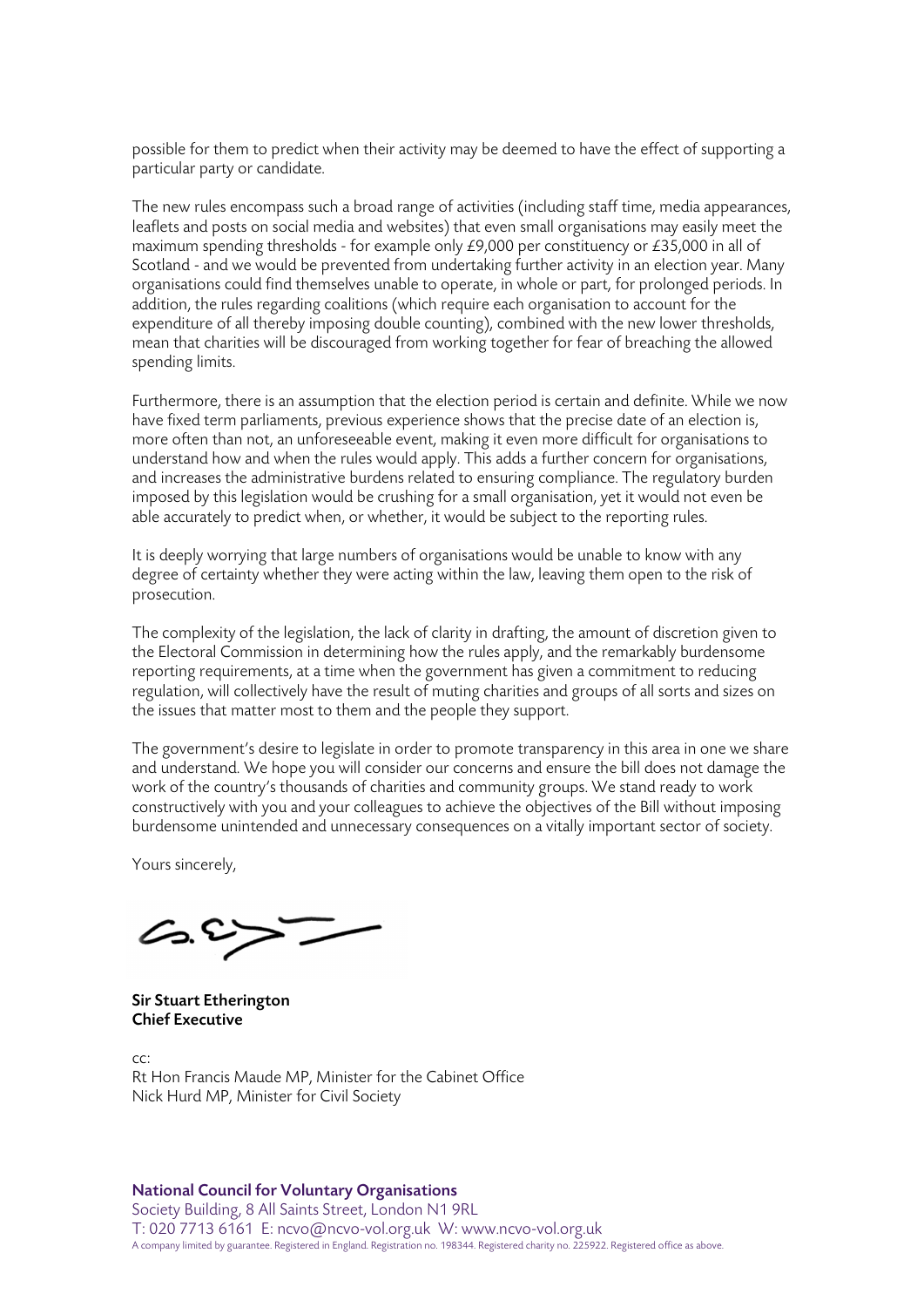## With support from:

Stephen Remington, Chief Executive, Action for Blind People Dame Clare Tickell, Chief Executive, Action for Children Judith Davey, Acting Director, ActionAid David Emerson, Chief Executive, Association of Charitable Foundations Sara Llewellin, Chief Executive, Barrow Cadbury Trust Claire Horton, Chief Executive, Battersea Cats & Dogs Home Simon Gillespie, Chief Executive, British Heart Foundation Andrew Copson, Chief Executive, British Humanist Association Stephen Bowen, Director, British Institute of Human Rights Simon Blake OBE, Chief Executive, Brook Chris Bain, Chief Executive, CAFOD Stephen Joseph, Chief Executive Officer, Campaign for Better Transport Shaun Spiers, Chief Executive, Campaign to Protect Rural England Alison Garnham, Chief Executive, Child Poverty Action Group Loretta Minghella, Director, Christian Aid Gillian Guy, Chief Executive, Citizens Advice Sir Barney White-Spunner, Executive Chairman, Countryside Alliance Leslie Morphy OBE, Chief Executive, Crisis Barbara Young, Chief Executive, Diabetes UK Andy Atkins, Executive Director, Friends of the Earth Doug Parr, Policy Director, Greenpeace UK Richard Leaman, Chief Executive, Guide Dogs David Priall, Chief Executive, Help the Hospices Frances Crook, Chief Executive, Howard League for Penal Reform Jehangir Malik, UK Director, Islamic Relief UK Sally Light, Chief Executive, Motor Neurone Disease Association Jana Osborne, General Secretary, National Federation of Women's Institutes David Orr, Chief Executive, National Housing Federation Toni Pearce, President, National Union of Students Penny Lawrence, Acting Chief Executive, Oxfam GB Simon Ross, Chief Executive, Population Matters Benedict Southworth, Chief Executive, Ramblers Lesley-Anne Alexander CBE, Chief Executive, RNIB Chris Simpkins, Chief Executive, The Royal British Legion

#### National Council for Voluntary Organisations Society Building, 8 All Saints Street, London N1 9RL T: 020 7713 6161 E: ncvo@ncvo-vol.org.uk W: www.ncvo-vol.org.uk A company limited by guarantee. Registered in England. Registration no. 198344. Registered charity no. 225922. Registered office as above.